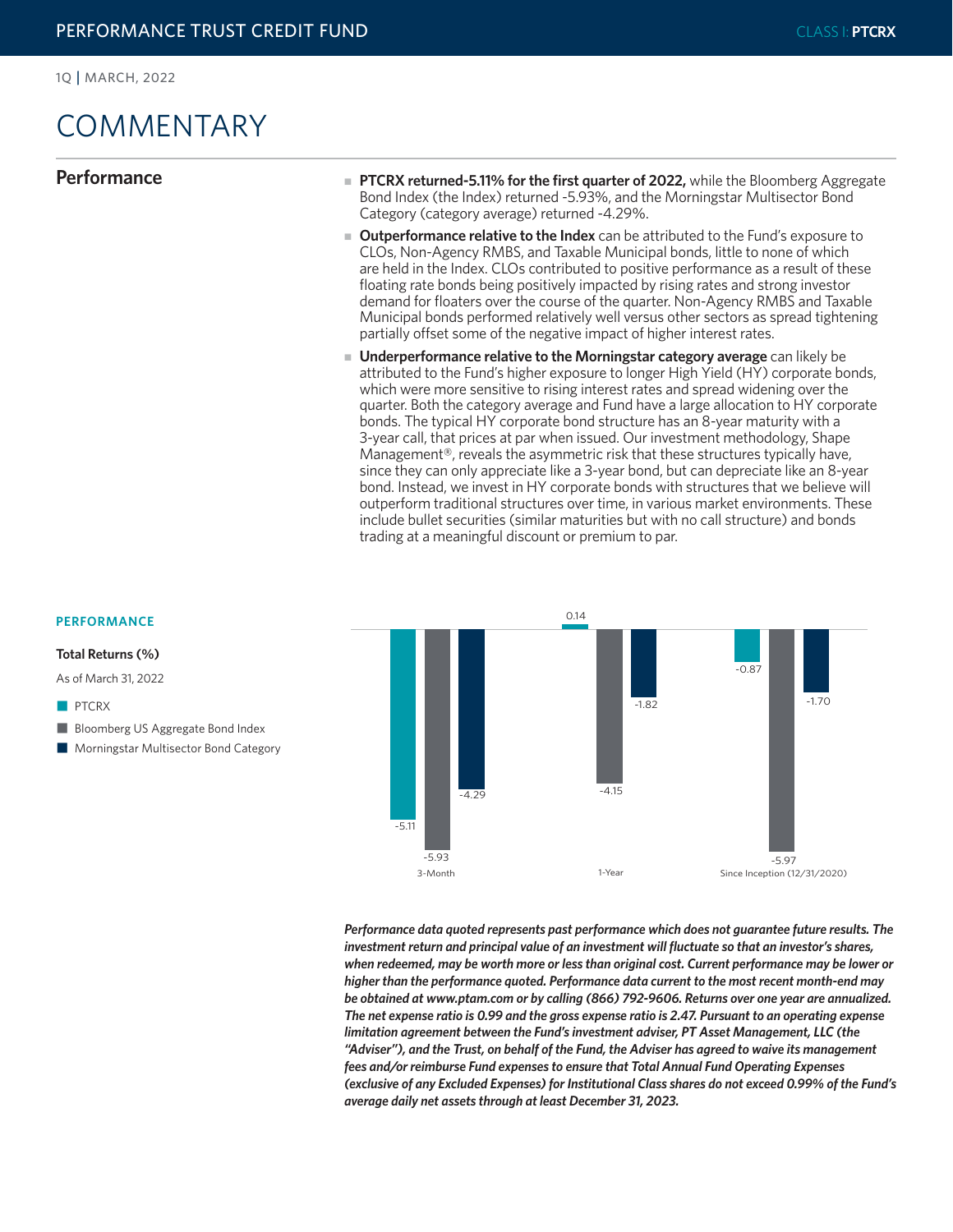# **Portfolio Strategy and Positioning**

- $\blacksquare$  We focus on building a well-diversified core bond fund that we believe can generate strong returns in multiple market environments. Our investment process, Shape Management,® digs deeper into future return and risk outcomes than superficial traditional metrics like yield and duration.
- **Interest Rate Defense Sectors:** Non-Agency RMBS, Non-Agency CMBS IO, Non-Agency CMBS P&I, Agency CMBS, CLOs, IG Corporates (Banks), Corporates (BB & Below), Municipal Credit (BBB & Below), Cash & U.S. Treasuries (<5 Years)
- **Interest Rate Offense Sectors:** Taxable Municipals, Tax-Exempt Municipals, IG Corporates, and U.S. Treasuries (5+ Years)

With concern over the COVID-19 Omicron variant fading, markets began the year with a focus on inflation and the Federal Reserve's (the Fed) increasing concern and determination to control it. Interest rates rose dramatically, and the yield curve flattened as the Fed delivered their first rate hike since 2018. Meanwhile, market participants moved from pricing in 3 hikes in 2022 at the start of the year, to a total of 10. In addition, the Fed suggested they would be ready to begin balance sheet reduction as soon as May of this year. The 2-year Treasury rose 155 basis points (bps) while the 10-year and 30-year Treasury rose 80 and 54 bps respectively. The 2-year and 10-year Treasury ended the quarter within 4 bps of one another, at 2.28% and 2.32%.

The anticipated aggressive Fed action weighed on credit spreads throughout the quarter and only worsened with the Russian invasion of Ukraine. HY corporate spreads widened over 125 bps by mid-March, before reversing course and finishing the quarter 42 bps wider (LF98OAS Index). Investment grade (IG) corporate spreads followed a similar path, widening over 50 bps by mid-March and ultimately ending the quarter only 24 bps wider (LUACOAS Index). The combination of higher rates, wider spreads, and market uncertainties weighed on investor demand for fixed-income investments as bond funds saw net redemptions for the quarter. Leveraged loan funds were the one exception, as demand for floating rate bonds remained strong as a result of rising rates.

During the quarter, we modestly increased allocations to HY corporates and IG corporates (Banks) as higher rates and wider spreads provided an attractive entry point. These purchases were made as the Fund reduced exposure to CLOs and Non-Agency RMBS given their outperformance. These sectors, especially CLOs, can continue to provide solid interest rate defense in the portfolio, however, on a go-forward basis these sectors look relatively less attractive given the substantial rise in interest rate risk.

| <b>SECTOR ALLOCATIONS</b> |                                      | 12.31.21 | 3.31.22 |  |
|---------------------------|--------------------------------------|----------|---------|--|
|                           | <b>Interest Rate Defense Sectors</b> |          |         |  |
|                           | Non-Agency RMBS                      | 7.4%     | 5.4%    |  |
|                           | Non-Agency CMBS IO                   | 8.4%     | 9.5%    |  |
|                           | Non-Agency CMBS P&I                  | 13.3%    | 13.6%   |  |
|                           | Agency CMBS                          | 3.4%     | 3.0%    |  |
|                           | <b>CLOs</b>                          | 12.2%    | 9.1%    |  |
|                           | IG Corporates (Banks)                | 7.8%     | 10.6%   |  |
|                           | Corporates (BB & Below)              | 24.3%    | 26.6%   |  |
|                           | Municipal Credit (BBB & Below)       | 3.9%     | 3.7%    |  |
|                           | Cash                                 | 3.1%     | 3.7%    |  |
|                           | U.S. Treasuries (<5 Years)           |          | 2.9%    |  |
|                           | <b>Interest Rate Offense Sectors</b> |          |         |  |
|                           | Taxable Municipals                   | 4.0%     | 4.4%    |  |
|                           | Tax-Exempt Municipals                | 2.8%     | 0.8%    |  |
|                           | IG Corporates                        | 5.9%     | 5.6%    |  |
|                           | U.S. Treasuries (5+ Years)           | 3.6%     | 1.3%    |  |
|                           |                                      |          |         |  |